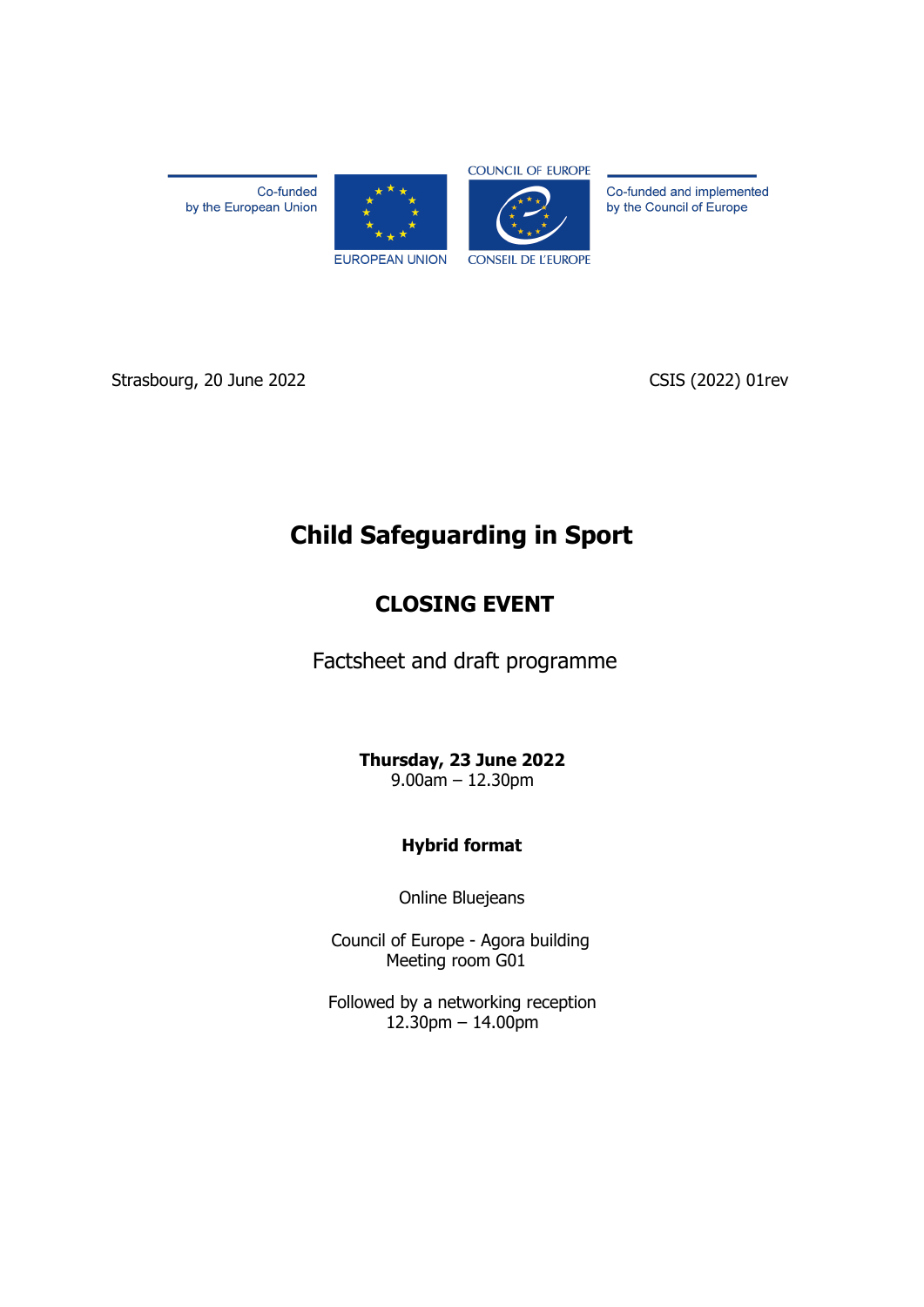# **Background information**

["Child Safeguarding in Sport" \(CSiS\)](https://pjp-eu.coe.int/en/web/pss/home) is a European Union (EU) and Council of Europe (COE) joint project. Its implementation started on 1 March 2020 and will last until 30 June 2022 (extended from 31 October 2021 due to the COVID-19 pandemic).

The main aims of the CSiS project were to guide and accompany partner countries towards developing effective child safeguarding policies to ensure safe, positive and empowering sport environments for all children. This is achieved through the provision of **national tailor-made roadmaps** for the development and implementation of child safeguarding policies. Central to the roadmaps is the **establishment of the Child Safeguarding Officers (CSOs)** who will be key players in the delivery of effective policies.

**Six partner countries in the project** (Austria, Belgium, Croatia, Israel, Norway and Portugal) were supported by country experts/consultants and good practice examples from European countries as well as expert consultants from Safe Sport International (SSI) while developing their tailor-made roadmaps.

The main outcomes of the CSiS project are:

- 1. Country-specific roadmaps for child safeguarding in sport policies
- 2. The Pool of International Experts on Safe Sport
- 3. The Online Resource Centre on Child Safeguarding in Sport.

# ➢ **Country-specific roadmaps for child safeguarding in sport policies**

The roadmaps have been designed in **a collaborative way**, involving all the stakeholders that (can) have a role in protecting victims and preventing children from being harmed and abused in sport. The CSiS project designed **a methodology** for the roadmap development as an inclusive process that begins with desk research to undertake a needs and gaps assessment, followed by recommendations, mapping of stakeholders, discussions of expectations, a self-assessment by national stakeholders of the current state of play, and identification of measures to be taken in relation to five $1$  of the nine building blocks included in the "International Safeguards for Children in Sport". Once the actions are identified they are integrated into the roadmap.

# ➢ **The Pool of International Experts on Safe Sport**

[The Pool of International Experts on Safe Sport](https://pjp-eu.coe.int/en/web/pss/experts) is established as the single-entry point to a unique source of multi-disciplinary expertise covering all forms of violence and abuse against children in sport. It brings together policy-makers, researchers and academics, specialists supporting people with lived experience, (child) safeguarding officers, trainers/consultants and agents of change (including advocates and people with lived experience of violence and abuse in the world of sport). The pool is a means for peer-learning, capacity building and fostering exchanges between all those who have a role to play in preventing and combating any form of violence and abuse against children in the field of sport.

# ➢ **The Online Resource Centre on Child Safeguarding in Sport**

The Online Resource Centre for Child Safeguarding in Sport complies in a single-entry point relevant practices and resources for everyone involved in protecting children from violence and abuse in sport. The practices and resources provide information to support organisations

 $1$  1. National policy framework for safeguarding and protecting children in sport, 2. Partnerships, 3. System and structure for responding to concerns about children and young people, 4. Advice and support, 5. Education and training framework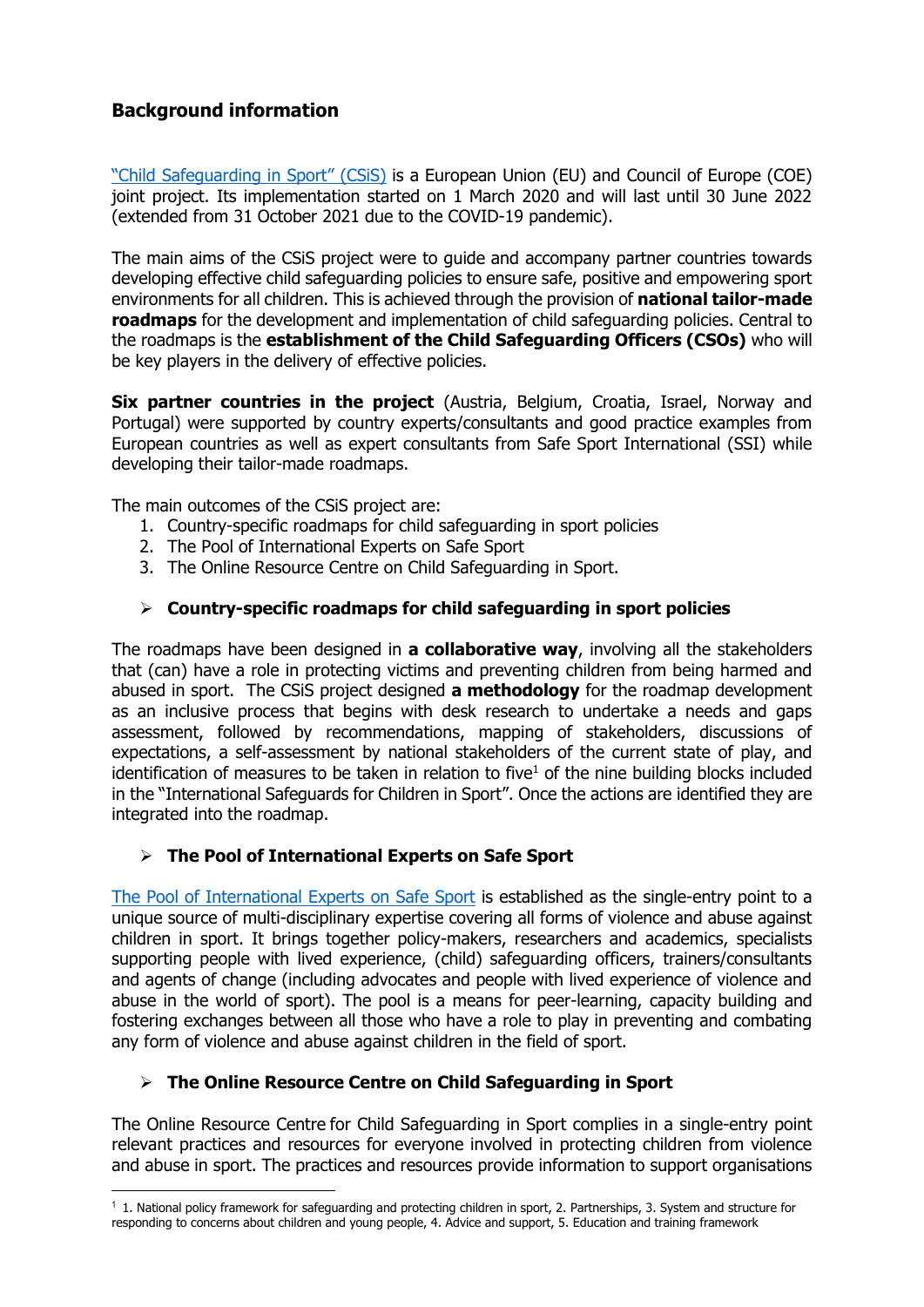wherever they are on their safeguarding journey. This includes inspiration to get started, ideas for developing an awareness campaign or options for implementing a case management system. Resources and practices are divided into eight categories: Strategy and policy frameworks, Educational programmes and materials, Awareness-raising initiatives, Codes of conduct and codes of ethics, Risk minimisation measures, Support systems and case management, Studies, research and reports and Systems of child safeguarding officer roles.

# **The CSiS closing event**

The event will gather representatives of the CSiS partner countries, international experts and representatives of good practices to present the project results, discuss implementation of child safeguarding policies and share the lessons learned.

The event will be organised in hybrid format: online from Strasbourg. Members of the steering committees from the CSiS partner countries, representatives of the EPAS Governing Board and Consultative Committee; public authorities, international and national sports organisations, athletes, coaches and other stakeholders interested in strengthening child safeguarding in sport will be welcome to attend the conference remotely.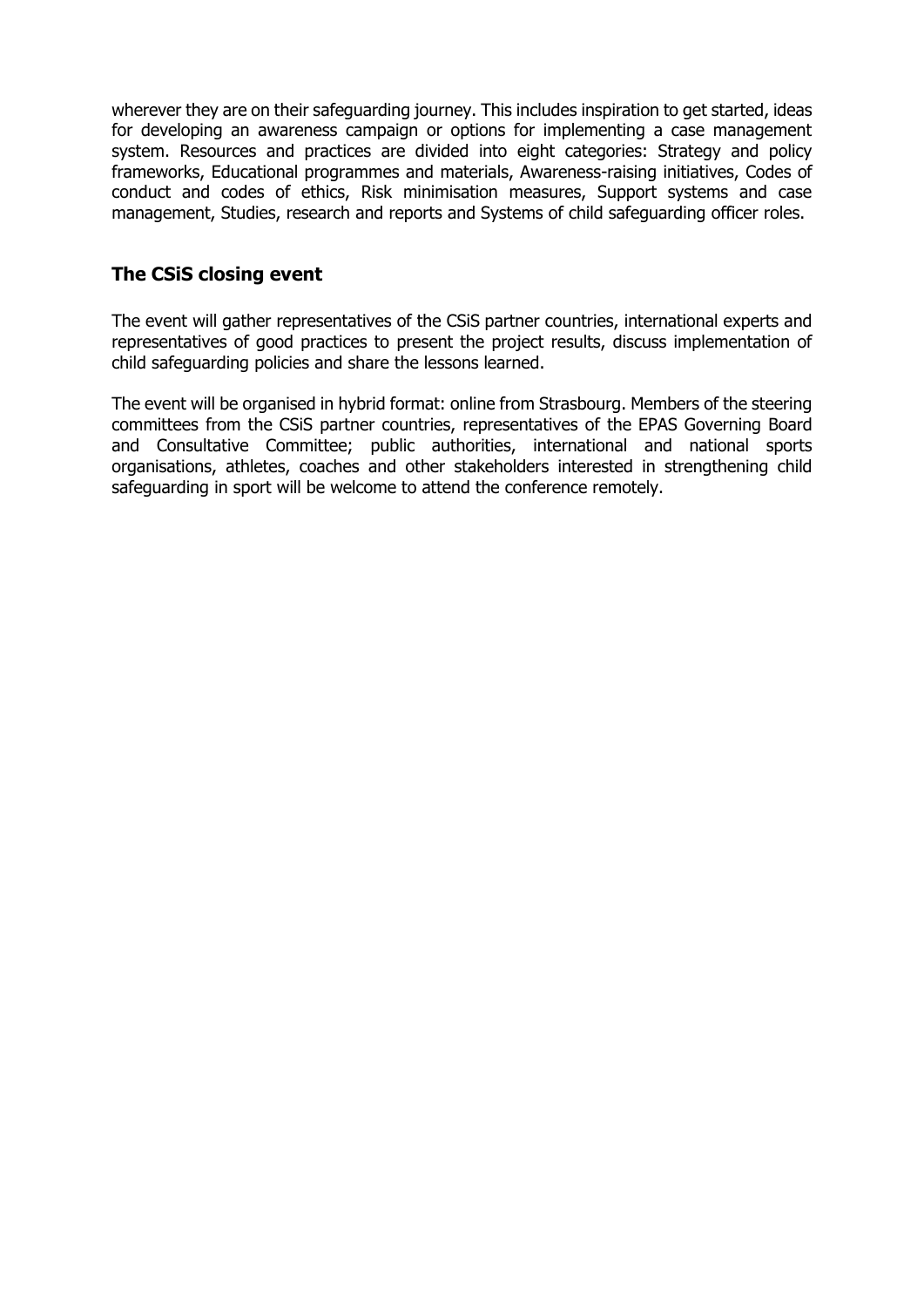# **EU-CoE joint project "Child safeguarding in sport" Closing event**

# **Draft programme**

9.00am-9.10am **Opening session** Irena Guidikova, Head of the Children's Rights and Sport Values Department, Council of Europe Florencia Van Houdt, Head of Sport Unit – DG EAC, European **Commission** 

**Conference moderator**: Sophie Kwasny, Head of the Sport Division, Council of Europe

9.10am-9.30am **Presentation of the CSiS project results** Adela Cujko, project officer, Council of Europe

9.30am-10.45am **Development of country specific roadmaps for child safeguarding in sport policies** Presentation by the CSiS national coordinators **-** Austria, Belgium FWB, Croatia, Israel, Norway, Portugal

- 10.45am-11.00am **Break**
- 11.00am-11.45am **Towards implementation of child safeguarding in sport policies**  – discussion Representatives of the CSiS partner countries and representatives of good practice examples on child safeguarding in sport
- 11.45am-12.15pm **Lessons learned** Anne Tiivas, Safe Sport International
- 12.15am-12.25pm **Child safeguarding in sport - what's next?** Elena Casero, project officer, Council of Europe
- 12.25am-12.30pm **Closing words** Florencia Van Houdt, Head of Sport Unit – DG EAC, European **Commission** Irena Guidikova, Head of the Children's Rights and Sport Values Department, Council of Europe

12.30pm-14.00pm **Networking reception**